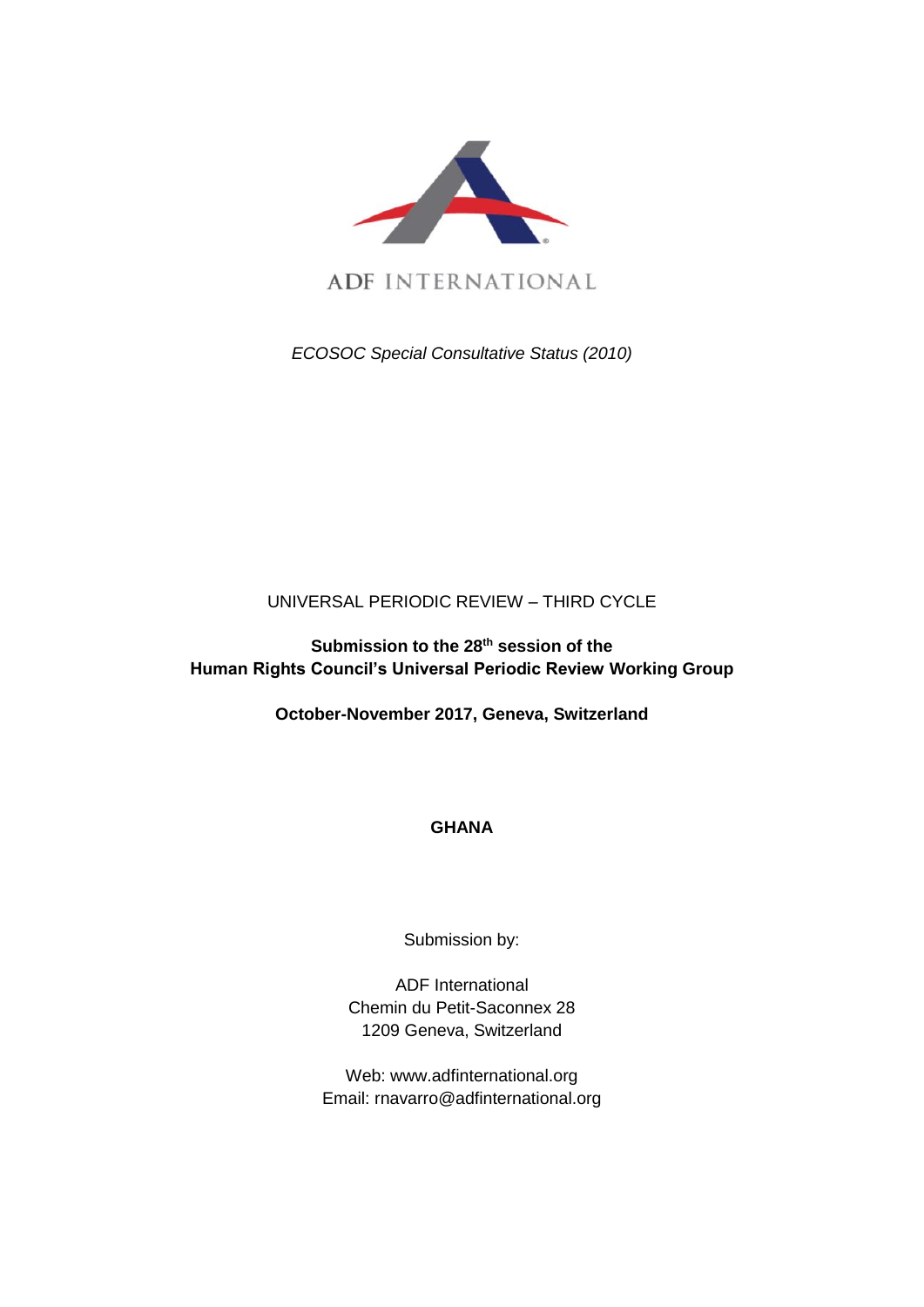### **Introduction**

-

- 1. ADF International is a global alliance-building legal organization that advocates for religious freedom, life, and marriage and family before national and international institutions. As well as having ECOSOC consultative status with the United Nations (registered name "Alliance Defending Freedom"), ADF International has accreditation with the European Commission and Parliament, the Organization for Security and Co-operation in Europe, and the Organization of American States, and is a participant in the FRA Fundamental Rights Platform.
- 2. This report explains why Ghana should reaffirm the sanctity of life for all human beings, including the unborn, and why it should resist calls to liberalize access to abortion due to the fact that there is no international human right to abortion. It also deals with the issue of high levels of maternal mortality and morbidity in Ghana.

### **(a) Maternal Health and Abortion**

- 3. Ghana's abortion laws are relatively liberal in the African context, as the procedure has been legally permitted since 1985 in cases of rape, incest, risk to the life of the mother or injury to her physical or mental health, and substantial risk of serious physical abnormality or disease of the child.
- 4. Abortion advocates such as the Guttmacher Institute state that around one in ten maternal deaths (11%) are the result of "unsafe" induced abortions, and makes the claim that "this is all the more tragic because it is unnecessary: Many women likely turn to unsafe providers or do not obtain adequate post-abortion care when it is needed because they are unaware that abortion is legal on fairly broad grounds in Ghana."<sup>1</sup>
- 5. It is true that rates of maternal mortality and morbidity in Ghana are very high, with 319 maternal deaths per 100,000 live births in 2015.<sup>2</sup> The fact that an outlet advocating for increased access to abortion identifies only 11% of these as being caused by "unsafe abortion," however, necessarily implies that the vast majority of maternal deaths in Ghana have myriad other causes, including development issues in healthcare and transportation infrastructure, as well as lack of access to skilled health workers.
- 6. UNFPA documented that with regard to availability of midwives, nurses, clinical officers and medical assistants, physicians, and OB/GYNs, only 30% of the estimated need was met in 2012, and that in rural areas more than half of all births did not involve skilled birth attendants.<sup>3</sup>

<sup>1</sup> Guttmacher Institute, Abortion in Ghana: July 2010 Report, https://www.guttmacher.org/report/abortion-ghana.

<sup>2</sup> World Bank, Maternal mortality ration (modeled estimate, per 100,000 live births), 2015, http://data.worldbank.org/indicator/SH.STA.MMRT.

<sup>3</sup> UNFPA, The State of the World's Midwifery 2014, 102, http://www.unfpa.org/ sites/default/files/pubpdf/EN\_SoWMy2014\_complete.pdf.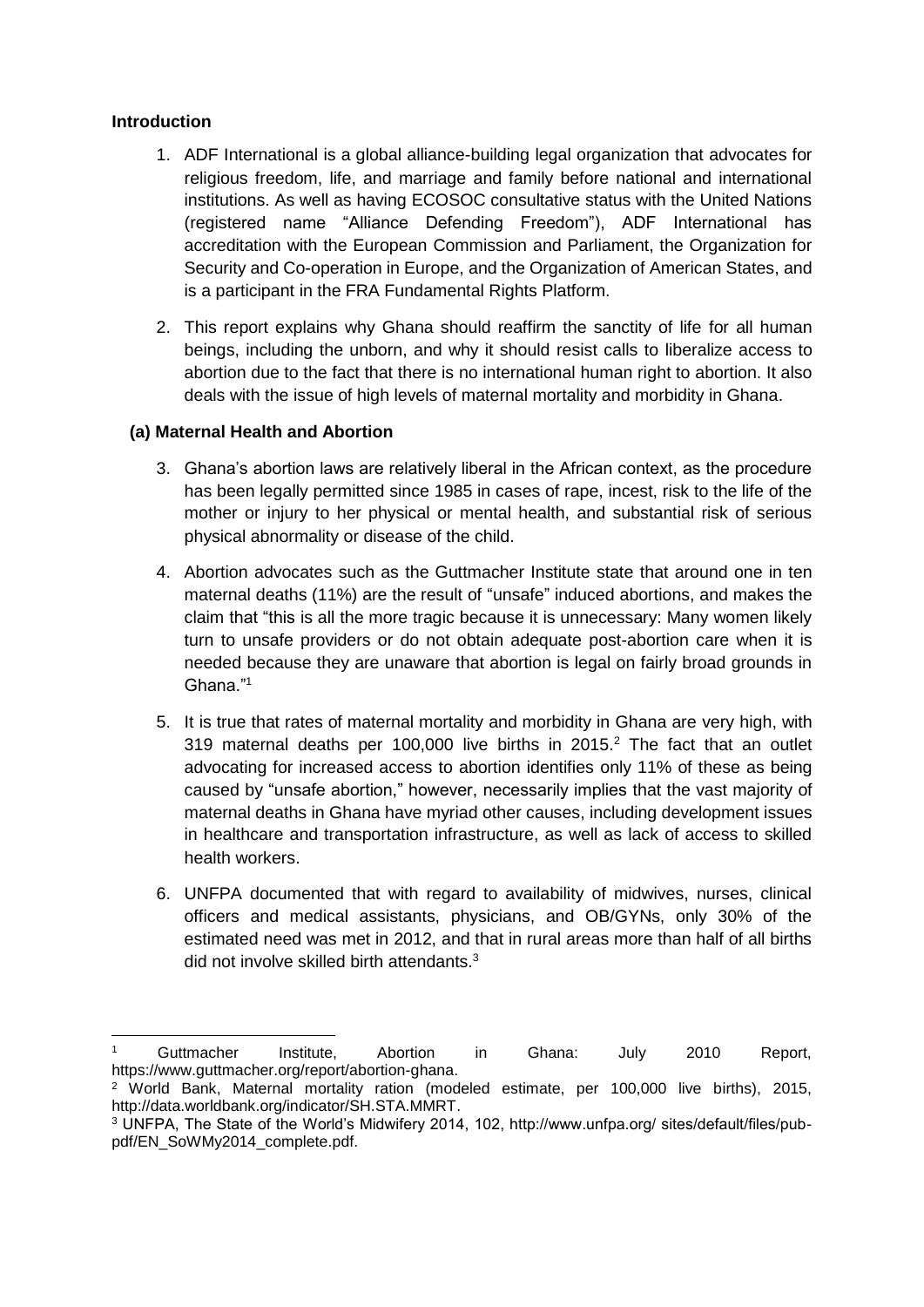- 7. The WHO has also noted that although close to two-thirds of women receive postnatal care from a doctor, nurse, or midwife, over a quarter receive no post-natal check-up at all, with the remaining 8.6% only seeing a community health worker.<sup>4</sup>
- 8. Legalizing abortion does not make it safe. The medical infrastructure in many parts of Ghana is poor, with an inadequate number of trained health professionals and unsanitary, poorly equipped public health facilities.<sup>5</sup>
- 9. A so-called international "right to abortion" is also incompatible with various provisions of international human rights treaties, in particular provisions on the right to life. Article 6(1) of the ICCPR states that "every human being has the inherent right to life." The ICCPR's prohibition of the death penalty for pregnant women implicitly recognizes the right to life of the unborn.
- 10. Although the ICCPR allows for the death penalty to be imposed on both adult men and women, it explicitly prohibits applying the death penalty to pregnant women. Article 6(5) states, "Sentence of death shall not be imposed for crimes committed by persons below eighteen years of age and shall not be carried out on pregnant women." This clause must be understood as recognizing the unborn child's distinct identity from the mother and protecting the unborn child's right to life.
- 11. The *travaux préparatoires* of the ICCPR explicitly state that "the principal reason for providing in paragraph 4 [now Article 6(5)] of the original text that the death sentence should not be carried out on pregnant women was to save the life of an innocent unborn child."<sup>6</sup> Similarly, other early UN texts note that the intention of the paragraph "was inspired by humanitarian considerations and by consideration for the interests of the unborn child."<sup>7</sup>
- 12. The protection of unborn life is also found through an ordinary reading of the language in the preamble of the Convention on the Rights of the Child (CRC). The preamble states, "[T]he child, by reason of his physical and mental immaturity, needs special safeguards and care, including appropriate legal protection, before as well as after birth."
- 13. Article 1 of the CRC defines a child as "every human being below the age of eighteen years." This provides an upper limit as to who is a child, but does not provide a lower limit on when the status of "child" attaches. Moreover, Article 6 of the CRC holds, "States Parties recognize that every child has the inherent right to life. States Parties shall ensure to the maximum extent possible the survival and development of the

<sup>-</sup><sup>4</sup> World Health Organization, Ghana: Maternal and Perinatal Health Profile, 2014, 5, http://www.who.int/maternal\_child\_adolescent/epidemiology/profiles/maternal/gha.pdf.

See, e.g., Flavia Nassaka, No healthcare for the poor, INDEP., 2015, http://www.independent.co.ug/features/features/10548-no-healthcare-for-the-poor.

<sup>6</sup> A/C.3/SR.819, para. 17 & para. 33; In accordance with the Article 32 of the Vienna Convention, the travaux préparatoires are considered to be a "supplementary means of interpretation."

<sup>&</sup>lt;sup>7</sup> Commission on Human Rights, 5<sup>th</sup> Session (1949), 6<sup>th</sup> Session (1950), 8<sup>th</sup> Session (1952), A/2929, Chapter VI, Article 10.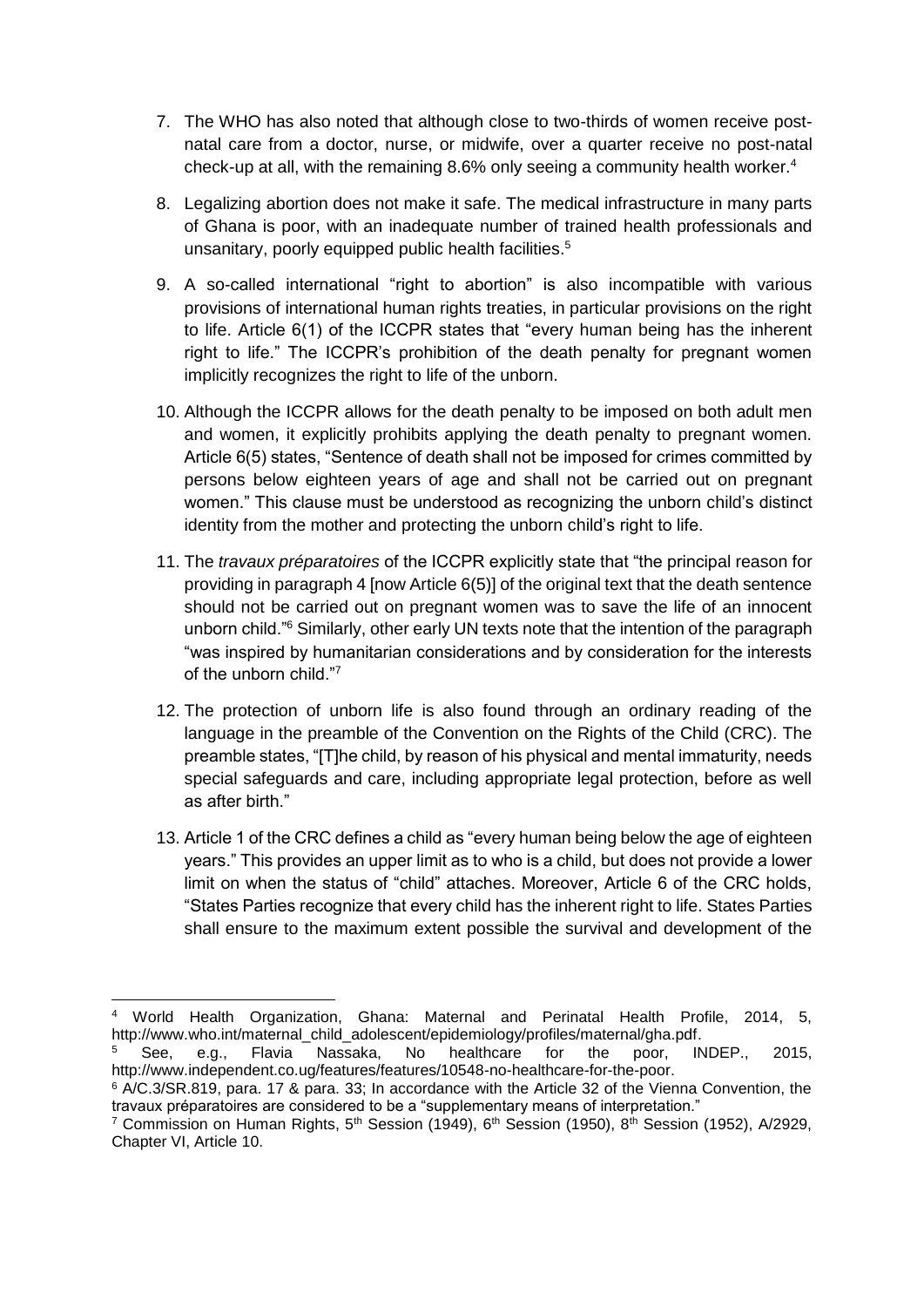child." Viewed in the context of the preamble, both Articles 1 and 6 of the CRC indicate recognition of, and protection for, unborn life.

- 14. Ghana's rate of 319 maternal deaths per 100,000 live births in 2015 has decreased since 1990, in which it was 634 per 100,000. $8$  This is still higher than rates of maternal mortality in Gabon, which does not legally allow abortion at all. Maternal mortality rates, therefore, have little to do with the legality of abortion per se, but are instead largely due to an inability to access proper obstetric care, lack of information, and lack of health workers, especially in the case of women living in poverty and in rural areas.
- 15. These issues must be remedied, but frequent calls to increase legal abortion access as a necessary precondition are misguided. Poor medical infrastructure means that women who receive abortions will still face poor conditions, the same ones faced by women who give birth and deal with similar complications, such as bleeding and infection.
- 16. Providing more access to abortion will mean more women will suffer from abortion complications. Almost all maternal deaths are preventable,<sup>9</sup> particularly when skilled birth attendants are present to manage complications and the necessary medication is available.
- 17. In line with paragraph 8.25 of the ICPD, Ghana must focus on introducing measures to avoid recourse to abortion by way of investing in social and economic development and by providing women with support throughout and after pregnancy.

#### **(b) Recommendations**

-

- 18. In light of the aforementioned, ADF International suggests the following recommendations be made to Ghana:
	- a. Affirm that there is no international human right to abortion and that the right to life applies from conception until natural death, and as such that the unborn child has the right to protection of his or her life at all points;
	- b. Resist calls to further liberalize abortion, and instead implement laws aimed at protecting the right to life of the unborn;
	- c. Recognize that the legalization of abortion in a country with high levels of maternal mortality and morbidity and problems with access to proper health care does not make pregnancy and childbirth any safer; and
	- d. Improve health care infrastructure, access to emergency obstetric care, midwife training, and resources devoted to maternal health, with a focus on safely getting mothers and babies through pregnancy and childbirth, with

<sup>8</sup> World Bank, Maternal mortality ration (modeled estimate, per 100,000 live births), 2015, http://data.worldbank.org/indicator/SH.STA.MMRT.

<sup>9</sup> World Health Organization, Fact Sheet No. 348, Maternal mortality, http://www.who.int/mediacentre/ factsheets/fs348/en/.